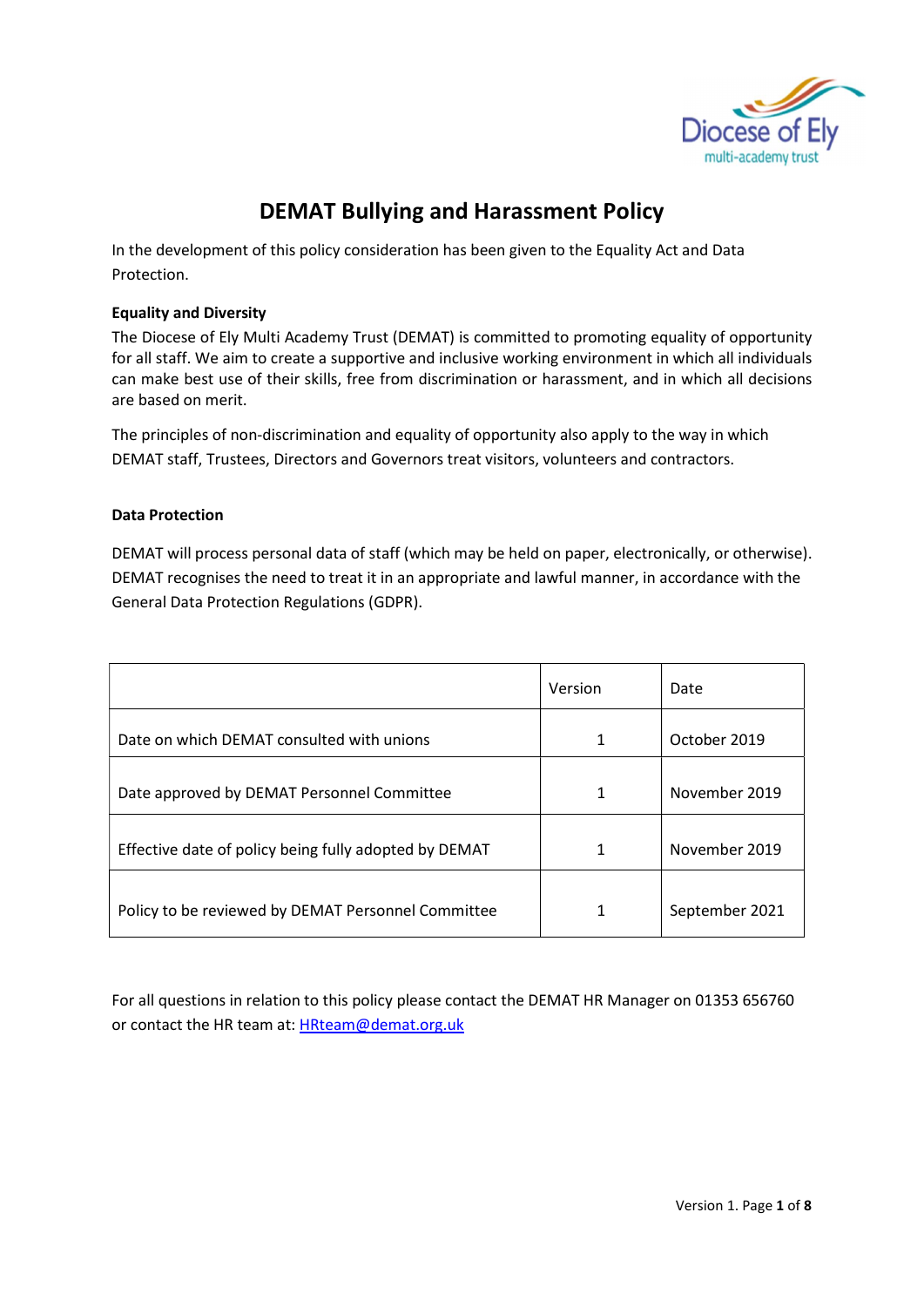# Definitions

"Headteacher" also refers to any other title used to identify the Headteacher where appropriate.

"Senior Manager" refers to any Directorate or senior manager within DEMAT. This may be either in the Shared Service Team or within a constituent academy.

"Employee" refers to any member of staff, namely teaching, support and staff within the Shared Service Team, employed to work within DEMAT.

"Companion" refers to a person chosen by the employee to accompany them, who shall be a trade union representative or a workplace colleague.

"Adviser" refers to any relevant DEMAT senior manager duly appointed to the role by the CEO.

In cases relating to employees within the DEMAT shared service team, the term 'Chair of Governors' or 'Governor' to be replaced by DEMAT Director or senior manager. The CEO may exercise discretion in appointing a Director or senior manager to deal with school-based issues, depending on circumstances (e.g. impartiality, capacity to carry out a prompt investigation).

## Application of the Policy

This policy is to be used by all employees employed by DEMAT. The above definitions are included for reference purposes for both School and employees within the Shared Services Team to enable clarity and transparency when applying this policy.

#### Associated DEMAT policies

- Equality and diversity policy
- Grievance policy
- Flexible working policy
- Disciplinary policy and rules

DEMAT HR policies can be accessed via our website at: www.demat.org.uk/school-policies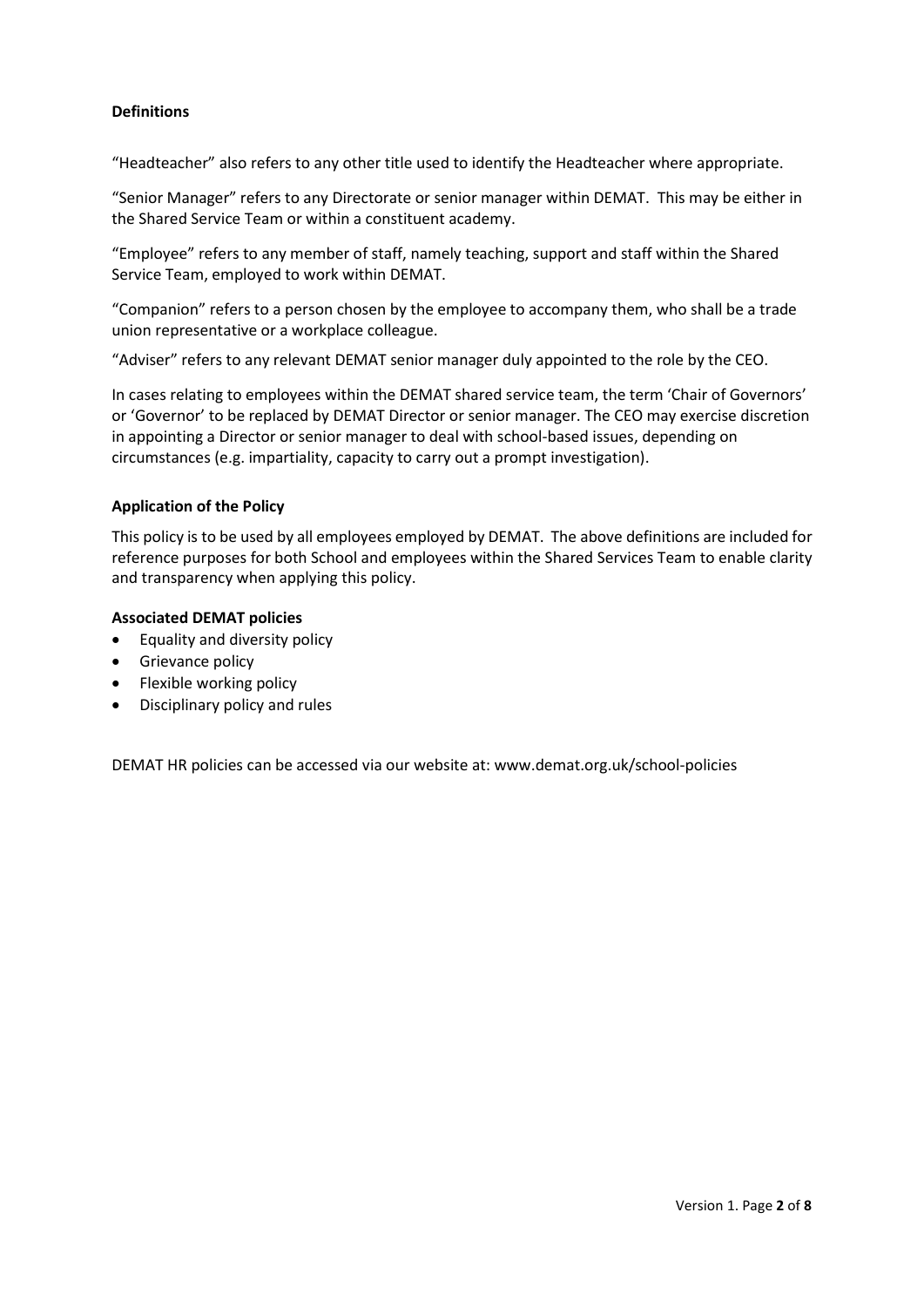## 1 Introduction

- 1.1 DEMAT seeks to ensure that all staff are treated and treat others with dignity and respect, free from harassment and bullying. Staff should always consider whether their words or conduct could be offensive. Even unintentional harassment or bullying is unacceptable.
- 1.2. We will take allegations of harassment or bullying seriously and address them promptly and confidentially where possible. All employees, governors and volunteers must comply with this policy and take appropriate measures to ensure that such conduct does not occur. Harassment or bullying by an employee will be treated as misconduct under our Disciplinary Procedure. In some cases, it may amount to gross misconduct leading to summary dismissal.
- 1.3. This policy covers bullying or harassment which occurs both in and out of the workplace, such as on school visits, or at events, or work-related social functions and on social networking sites. It covers bullying and harassment by staff, governors and volunteers and also by third parties such as suppliers or visitors, which includes parents.
- 1.4 This policy does not form part of any employee's contract of employment and we may amend it at any time following consultation with recognised trade unions.

# 2 What is Harassment?

- 2.1 Harassment is any unwanted physical, verbal or non-verbal conduct which has the purpose or effect of violating a person's dignity or creating an intimidating, hostile, degrading, humiliating or offensive environment for them. A single incident can amount to harassment.
- 2.2 It also includes treating someone less favourably because they have submitted or refused to submit to such behaviour in the past.
- 2.3 Unlawful harassment may involve conduct of a sexual nature (sexual harassment), or it may be related to age, disability, gender reassignment, marital or civil partner status, pregnancy or maternity, race (including, colour, nationality, ethnic or national origin), religion or belief, sex or sexual orientation. Harassment is unacceptable even if it does not fall within any of these categories.
- 2.4 Harassment may include, for example:
- 2.4.1 unwanted physical conduct or "horseplay", including touching, pinching, pushing, grabbing, brushing past someone, invading their personal space, and more serious forms of physical or sexual assault;
- 2.4.2 unwelcome sexual advances or suggestive behaviour (which the harasser may perceive as harmless), and suggestions that sexual favours may further a career or that a refusal may hinder it;
- 2.4.3 continued suggestions for social activity after it has been made clear that such suggestions are unwelcome;
- 2.4.4 sending or displaying material that is pornographic or that some people may find offensive (including e-mails, text messages, video clips and images sent by mobile phone or posted on the internet);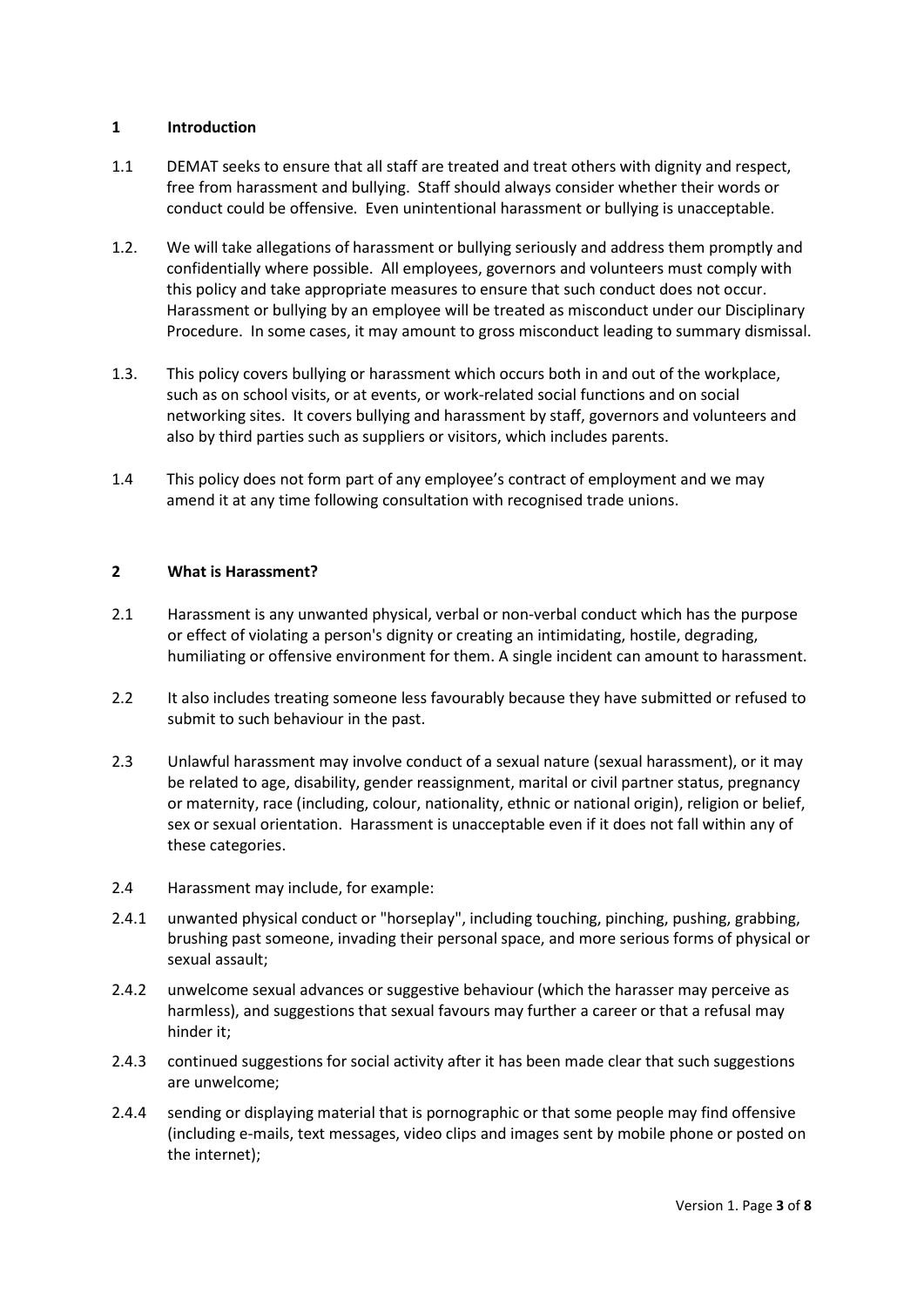- 2.4.5 offensive or intimidating comments or gestures, or insensitive jokes or pranks;
- 2.4.6 mocking, mimicking or belittling a person's disability;
- 2.4.7 racist, sexist, homophobic or ageist jokes, or derogatory or stereotypical remarks about a particular ethnic or religious group or gender;
- 2.4.8 outing or threatening to out someone as gay or lesbian; or
- 2.4.9 ignoring or shunning someone, for example, by deliberately excluding them from a conversation or a workplace social activity.
- 2.5 A person may be harassed even if they were not the intended "target". For example, a person may be harassed by racist jokes about a different ethnic group if they create an offensive environment for them.

#### 3. What is bullying?

- 3.1 Bullying is offensive, intimidating, malicious or insulting behaviour involving the misuse of power that can make a person feel vulnerable, upset, humiliated, undermined or threatened. Power does not always mean being in a position of authority but can include both personal strength and the power to coerce through fear or intimidation.
- 3.2 Bullying can take the form of physical, verbal and non-verbal conduct. Bullying may include, by way of example:
	- shouting at, being sarcastic towards, ridiculing or demeaning others;
	- physical or psychological threats;
	- overbearing and intimidating levels of supervision;
	- inappropriate and/or derogatory remarks about someone's performance;
	- abuse of authority or power by those in positions of seniority; or
	- deliberately excluding someone from meetings or communications without good reason.
- 3.3 Legitimate, reasonable and constructive criticism of a worker's performance or behaviour, or reasonable instructions given to employees in the course of their employment, will not amount to bullying on their own.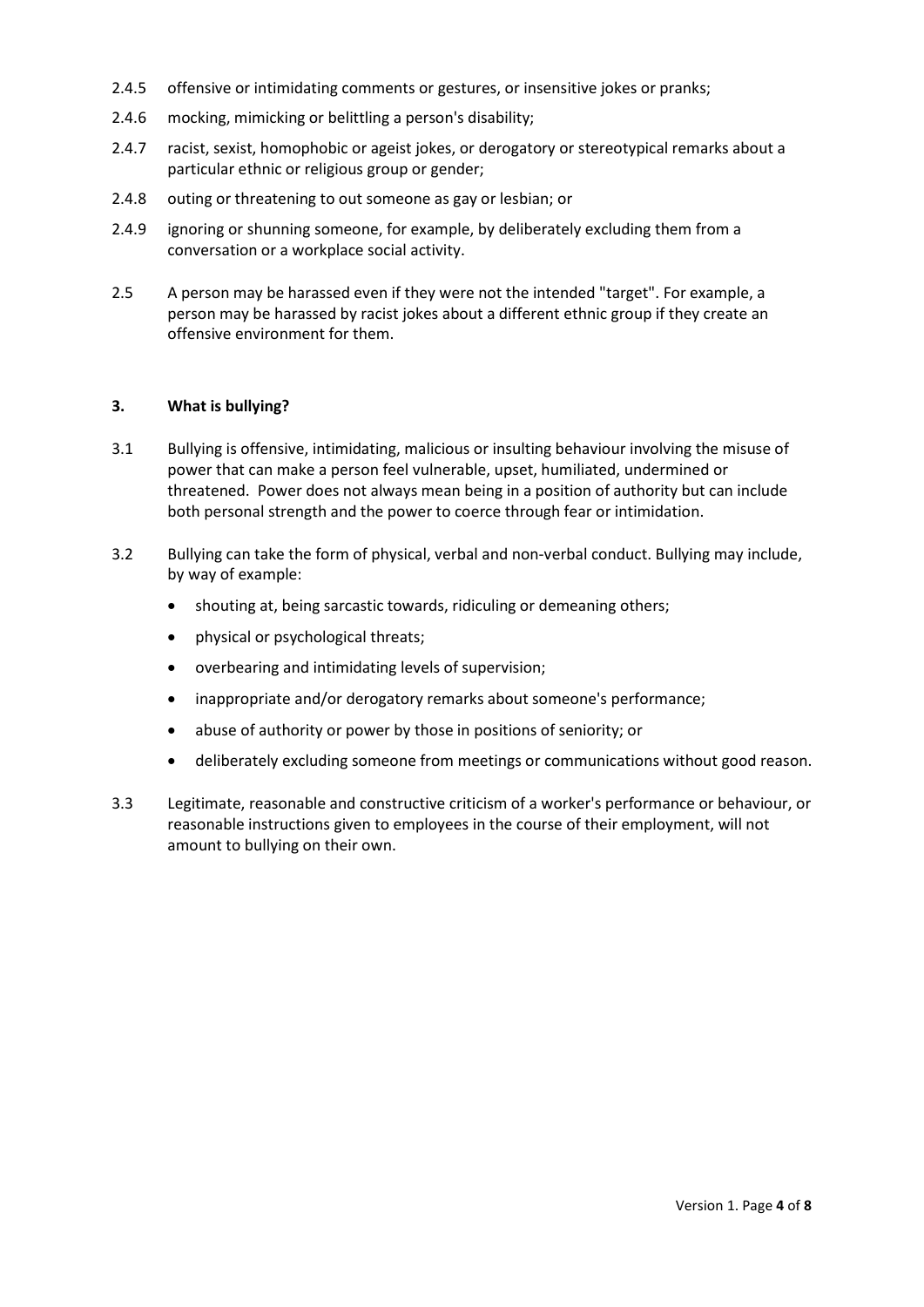## 4. Informal Process

- 4.1 If you are being bullied or harassed, you must attempt to manage the situation informally if this is at all possible. The objective of an informal approach is to resolve the difficulty with the minimum of conflict. Every member of the school community has personal rights and this includes being made aware that their attention or behaviour is perceived by another as bullying or harassing. It is possible that the "perpetrator" simply does not realise the effect of their behaviour on the recipient. You should explain clearly to them that their behaviour is not welcome or makes you feel uncomfortable.
- 4.2 If you would find it too difficult or embarrassing to speak directly with the other person, then you should attempt to communicate through a third party, for example, a work colleague, line manager/supervisor, or union representative.
- 4.3 If informal steps have not been successful or are not possible or appropriate due to the seriousness of the allegations, you should follow the formal procedure set out below.

# 5. Formal Procedure

- 5.1 This process follows the school's grievance procedure which cannot be used in addition to, or substitution of, it for the same complaint.
- 5.2 Your written complaint should set out full details of the conduct in question, including the name of the harasser or bully, the nature of the harassment or bullying, the date(s) and time(s) at which it occurred, the names of any witnesses and any action that has been taken so far to attempt to stop it from occurring.
- 5.3 As a general principle, the decision whether to progress a complaint is up to you. However, we have a duty to protect all staff and may pursue the matter independently if, in all the circumstances, we consider it appropriate to do so.
- 5.4 Where the grievance procedure is invoked as a result of a complaint about bullying or harassment, a manager (usually your direct line manager, unless the complaint is against them or where they have involvement in the complaint) must be designated to investigate the complaint in a timely, sensitive, impartial and confidential manner.
- 5.5 The manager (Investigating Officer for these purposes) will arrange a meeting with the complainant (you), usually within 7 working days of receiving your complaint, so that you can give your account of events. You have the right to be accompanied by a colleague or trade union representative of your choice, who must respect the confidentiality of the investigation. There may be further meetings with you as appropriate throughout the investigation.
- 5.6 Where your complaint is about an employee, we may consider suspending them on full pay or making other temporary changes to working arrangements pending the outcome of the investigation, if circumstances require. The investigating officer will also meet with the alleged harasser or bully who may also be accompanied by a work colleague or trade union representative of their choice to hear their account of events. They have a right to be told the full details of the allegations against them, so that they can respond.
- 5.7 Where your complaint is about someone other than an employee, such as a contractor or visitor, we will consider what action may be appropriate to protect you and anyone involved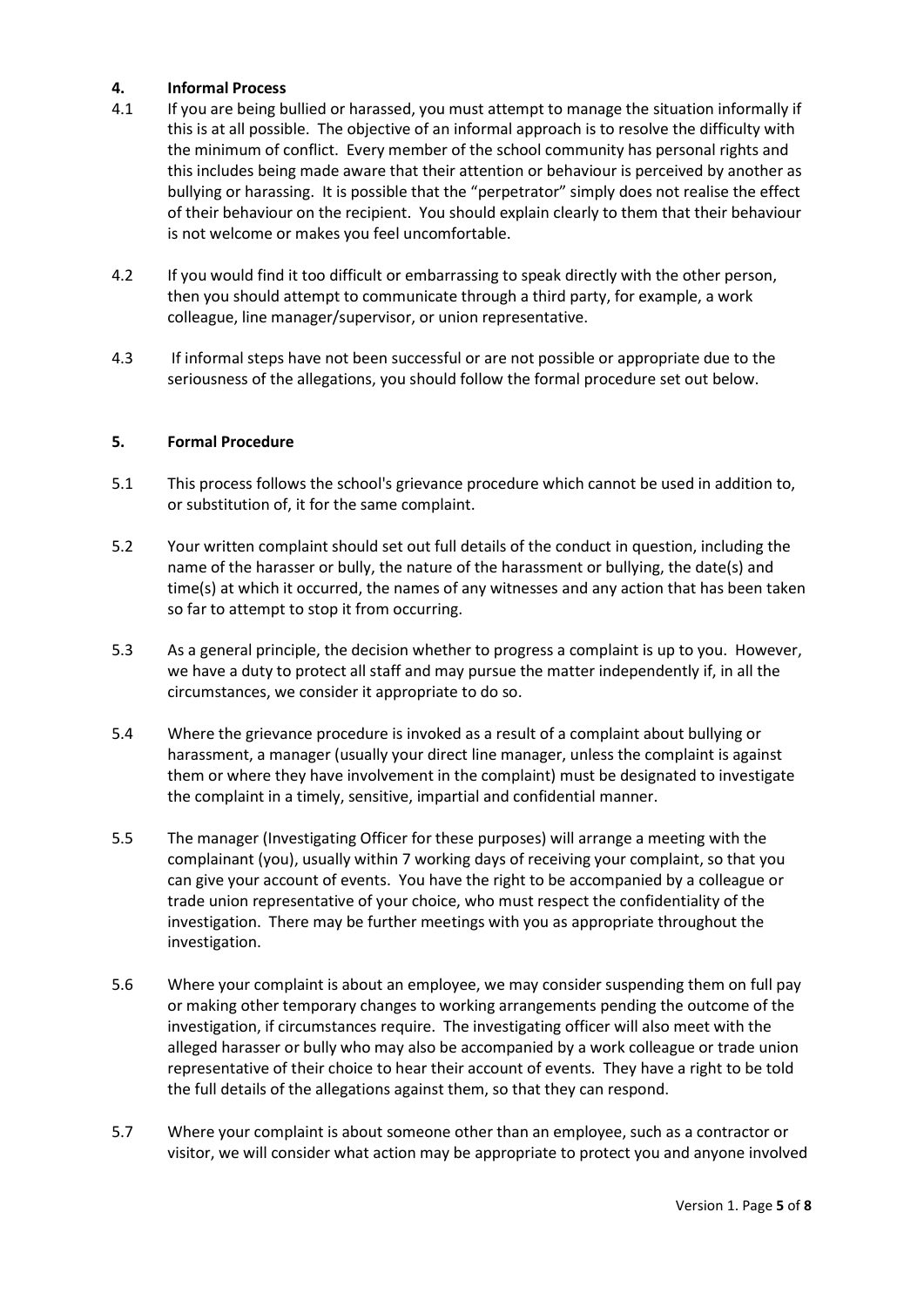pending the outcome of the investigation, bearing in mind the reasonable needs of the school and the rights of that person. Where appropriate, we will attempt to discuss the matter with the third party.

- 5.8 We will also seriously consider any request that you make for changes to your own working arrangements during the investigation.
- 5.9 It is likely to be necessary to interview witnesses to any of the incidents mentioned in your complaint. If so, the importance of confidentiality will be emphasised to them.
- 5.10 Any staff member who deliberately provides false information or otherwise acts in bad faith as part of an investigation may be subject to action under our disciplinary procedure.
- 5.11 The main purpose of the investigation is to establish whether the act(s) under investigation amounted to harassment and/or bullying. The Investigation Report should include;
	- the terms of reference of the report
	- the complainant's account of the incident(s) and the effects
	- a response from the person identified by the complainant
	- evidence from staff in the same work area or any other relevant areas where incidents of harassment or bullying may have occurred.
	- a conclusion as to whether there is a case to answer in respect of the allegations made and whether the matter should be referred to a disciplinary hearing. The report should identify whether it appears that the complainant has suffered any detriment e.g. deterioration of work performance or health, lack of career development, denial of opportunities etc.
- 5.12 At the end of the investigation the Investigating Officer will submit a report to a senior manager nominated to consider the complaint. The senior manager will arrange a meeting with you in order to discuss the outcome and what action, if any, should be taken. You have the right to bring a colleague or a trade union representative to the meeting. A copy of the report and the senior manager's findings will be given to you and to the alleged harasser in a reasonable timeframe, that will be communicated with you.
- 5.13 The appointed senior manager will consider the investigation report and conclude whether:
	- they consider that harassment or bullying has occurred, in which case the matter will be dealt with as a case of possible misconduct or gross misconduct under our disciplinary procedure
	- less formal action is appropriate, but some form of mediation or counselling is required for one or both parties
	- any short-term or long-term relocation or change in duties or reporting structure is required
- 5.14 If you remain dissatisfied with the outcome, the remaining stage(s) of the grievance procedure (as outlined in DEMAT's Grievance Policy) may be invoked.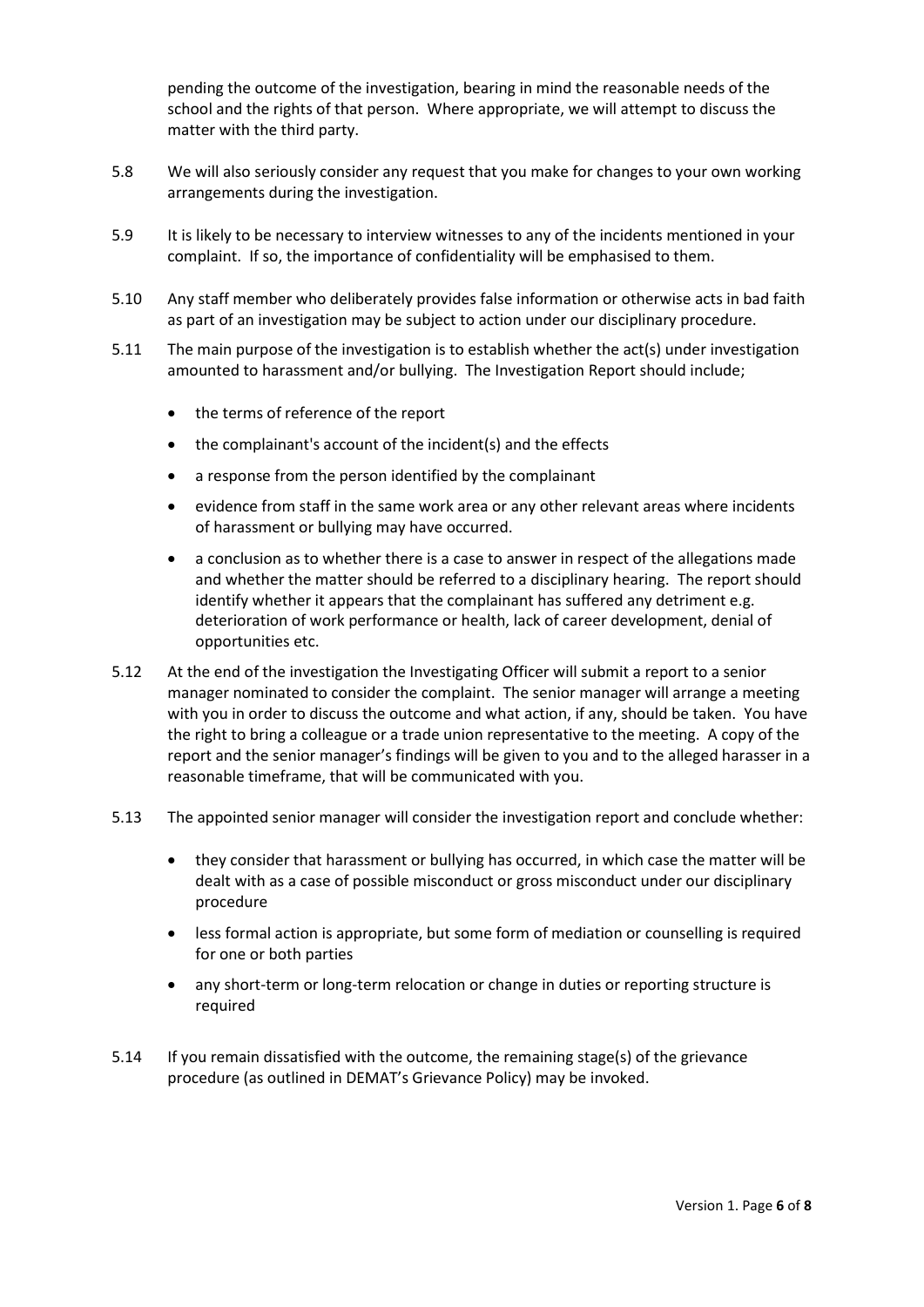## 6. Protection and support for those involved

- 6.1 Employees who make complaints or who participate in good faith in any investigation conducted under this policy must not suffer any form of retaliation or victimisation as a result.
- 6.2 If you believe you have suffered any such treatment you should inform your line manager or other senior manager. If the matter is not remedied, you should raise it formally using this procedure.
- 6.3 Anyone found to have retaliated against or victimised someone for making a complaint or assisting in good faith with an investigation under this procedure may be subject to disciplinary action in accordance with DEMAT's Disciplinary Policy.

# 7. Confidentiality and data protection

- 7.1 Confidentiality is an important part of the procedures provided under this policy. Everyone involved in the operation of the policy, whether making a complaint or involved in any investigation, is responsible for observing the high level of confidentiality that is required. Details of the investigation and the names of the person making the complaint and the person accused must only be disclosed on a "need to know" basis.
- 7.2 Information about a complaint by or about an employee may be placed on the employee's personnel file, along with a record of the outcome and of any notes or other documents compiled during the process. These will be processed in accordance with our Data Protection Policy.
- 7.3 A breach of confidentiality may give rise to disciplinary action which will be investigated in accordance with our Disciplinary Policy.

## 8. Who is responsible for this policy?

- 8.1 Trustees have overall responsibility for the effective operation of this policy but have delegated day-to-day responsibility for overseeing its implementation to senior leaders.
- 8.2 All managers have a specific responsibility to operate within the boundaries of this policy, ensure that all staff understand the standards of behaviour expected of them and to take action when behaviour falls below its requirements.
- 8.3 Staff should disclose any instances of harassment or bullying of which they become aware to their line manager or senior leader. If the issue involves those parties, details should be shared with the Trust HR Manager.
- 8.4 Questions about this policy and requests for training or information on dealing with bullying or harassment can be directed to the Trust HR team in the first instance.

## 9. Monitoring and review of the policy

9.1 This policy is reviewed every 2 years.